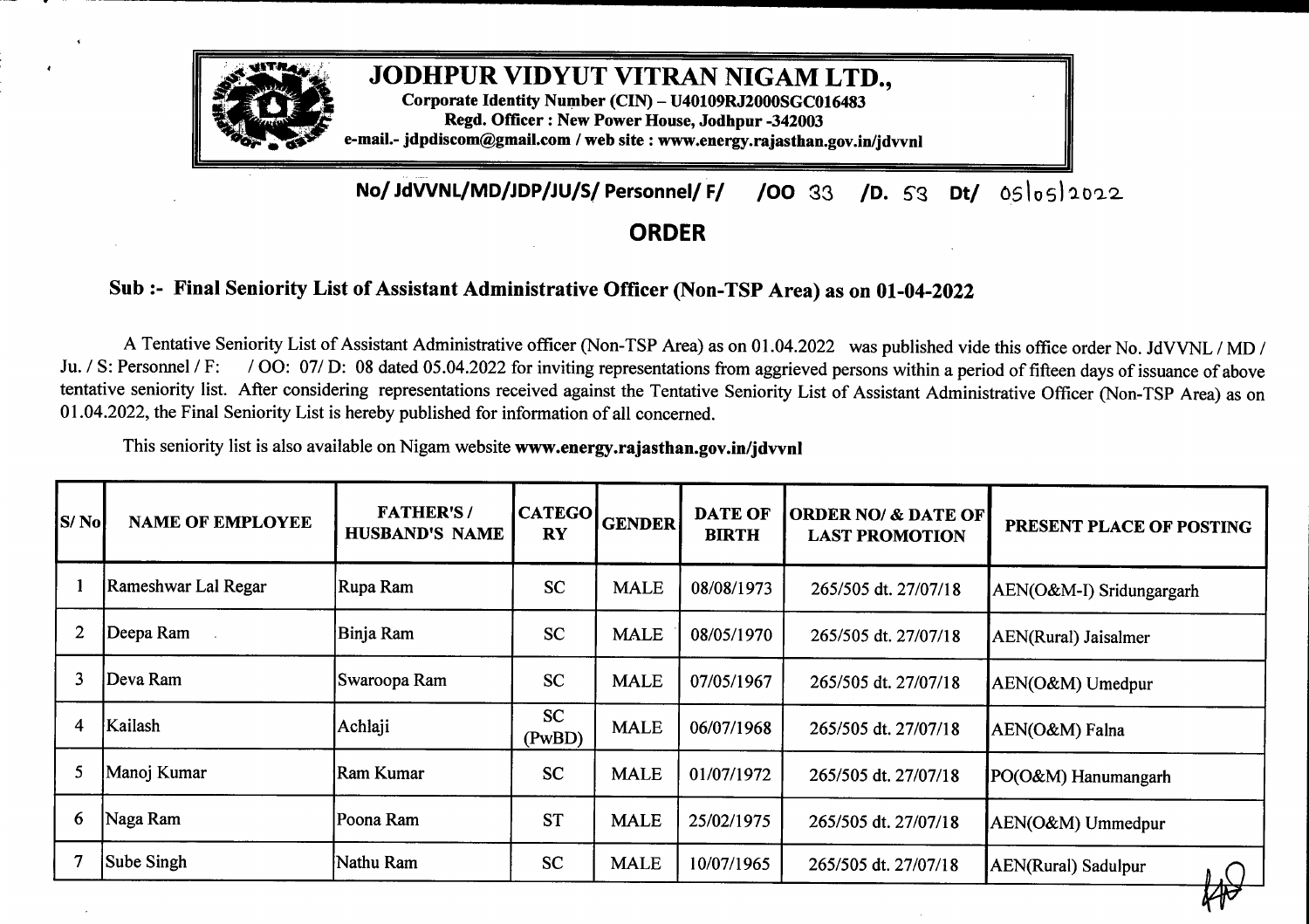| S/No | <b>NAME OF EMPLOYEE</b>    | <b>FATHER'S/</b><br><b>HUSBAND'S NAME</b> | <b>CATEGO</b><br><b>RY</b> | <b>GENDER</b> | <b>DATE OF</b><br><b>BIRTH</b> | <b>ORDER NO/ &amp; DATE OF</b><br><b>LAST PROMOTION</b> | PRESENT PLACE OF POSTING  |
|------|----------------------------|-------------------------------------------|----------------------------|---------------|--------------------------------|---------------------------------------------------------|---------------------------|
| 8    | <b>Anand Prakash Meena</b> | Durga Ram                                 | <b>ST</b><br>(PwBD)        | <b>MALE</b>   | 13/05/1969                     | 265/505 dt. 27/07/18                                    | AEN(O&M) Churu            |
| 9    | Rajender Kumar             | Mohan Lal                                 | <b>ST</b>                  | <b>MALE</b>   | 01/01/1974                     | 265/505 dt. 27/07/18                                    | SE(O&M) Sriganganagar     |
| 10   | Poona Ram                  | <b>Bagta Ram</b>                          | <b>ST</b><br>(PwBD)        | <b>MALE</b>   | 03/06/1976                     | 265/505 dt. 27/07/18                                    | SE(O&M) Barmer            |
| 11   | Khushbu Bhalla             | Vikas Bhalla                              | <b>GEN</b>                 | <b>FEMALE</b> | 31/01/1984                     | 266/506 dt. 27/07/18                                    | <b>AEN(Rural)</b> Bikaner |
| 12   | Nivedita Dhawal            | Deepak Dhawal                             | <b>SC</b>                  | <b>FEMALE</b> | 07/07/1985                     | 266/506 dt. 27/07/18                                    | DS Pension, Jodhpur       |
| 13   | Manoj Kanwar               | Rajender Singh Rathore                    | <b>GEN</b>                 | <b>FEMALE</b> | 21/04/1983                     | 266/506 dt. 27/07/18                                    | ZCE(J/Z) Jodhpur          |
| 14   | Swati Sharma               | Ambar Sharma                              | <b>GEN</b>                 | <b>FEMALE</b> | 23/06/1987                     | 266/506 dt. 27/07/18                                    | <b>ZCE Bikaner</b>        |
| 15   | Subodh Dholpuriya          | Rameshwar Lal                             | <b>SC</b>                  | <b>MALE</b>   | 17/11/1988                     | 266/506 dt. 27/07/18                                    | AO(O&M) Churu             |
| 16   | Chetan Kumar Narnoulia     | Man Singh Narnoulia                       | <b>SC</b>                  | <b>MALE</b>   | 19/07/1986                     | 266/506 dt. 27/07/18                                    | SE(O&M) Jaisalmer         |
| 17   | Jitender Kumar             | Leeladhar                                 | <b>SC</b>                  | <b>MALE</b>   | 04/12/1987                     | 266/506 dt. 27/07/18                                    | XEN(Vig/) Sriganganagar   |
| 18   | Sunita Panwar              | Sarwan Kumar Jal                          | <b>SC</b>                  | <b>FEMALE</b> | 16/04/1988                     | 266/506 dt. 27/07/18                                    | PO(DC) Bikaner            |
| 19   | Mukesh Kumar Meena         | Megh Ram Meena                            | <b>ST</b>                  | <b>MALE</b>   | 28/06/1987                     | 266/506 dt. 27/07/18                                    | <b>ZCE Barmer</b>         |
| 20   | Dalchand Meena             | Ghanshyam Meena                           | <b>ST</b>                  | <b>MALE</b>   | 10/10/1990                     | 266/506 dt. 27/07/18                                    | AEN(O&M) Tehandesar       |
| 21   | Yogita Meena               | Ram Swaroop Meena                         | <b>ST</b>                  | <b>FEMALE</b> | 29/08/1985                     | 266/506 dt. 27/07/18                                    | On Deputation RVUVNL      |
| 22   | <b>Sumer Singh Meena</b>   | Ramswaroop Meena                          | <b>ST</b>                  | <b>MALE</b>   | 10/01/1988                     | 266/506 dt. 27/07/18                                    | AEN(O&M) Bar              |
| 23   | Gopu Puri                  | Narain Puri                               | <b>GEN</b>                 | <b>MALE</b>   | 01/07/1963                     | 36/114 dt 25.06.2020                                    | AEN (O&M) Pipaliya        |
| 24   | <b>Sher Singh</b>          | Govind Singh                              | <b>GEN</b>                 | <b>MALE</b>   | 02/05/1963                     | 265/505 dt. 27/07/18                                    | AEN(O&M) Bilara<br>$N\!M$ |

 $\sim$ 

 $- -$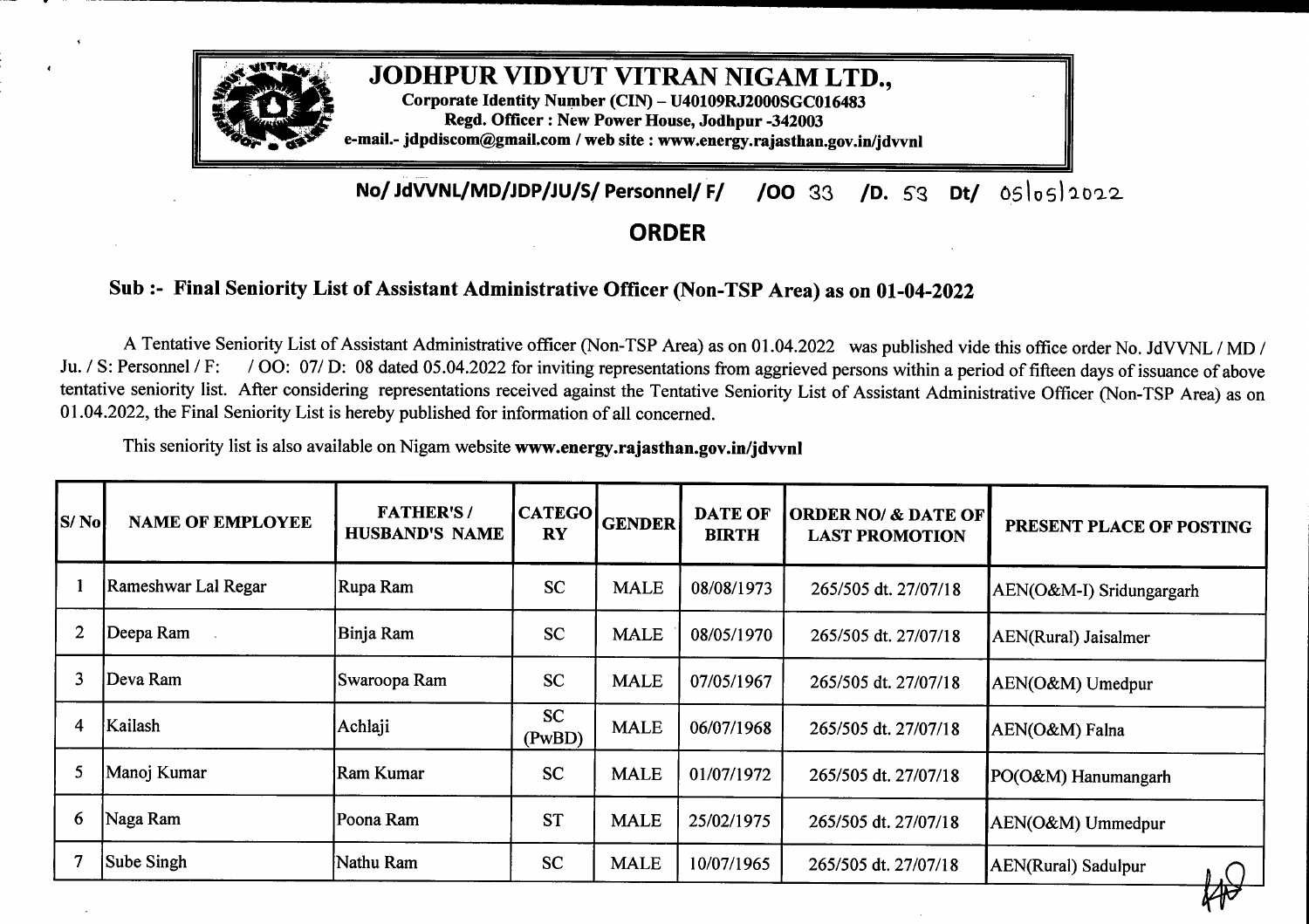| S/No | <b>NAME OF EMPLOYEE</b> | <b>FATHER'S/</b><br><b>HUSBAND'S NAME</b> | <b>CATEGO</b><br>$\mathbf{R}\mathbf{Y}$ | <b>GENDER</b> | <b>DATE OF</b><br><b>BIRTH</b> | <b>ORDER NO/ &amp; DATE OF</b><br><b>LAST PROMOTION</b> | PRESENT PLACE OF POSTING      |
|------|-------------------------|-------------------------------------------|-----------------------------------------|---------------|--------------------------------|---------------------------------------------------------|-------------------------------|
| 25   | <b>Shiv Ram</b>         | Chagan Lal                                | <b>GEN</b>                              | <b>MALE</b>   | 02/10/1967                     | 265/505 dt. 27/07/18                                    | <b>AEN(Rural)</b> Bikaner     |
| 26   | Madan Mohan Suthar      | Dashrath Lal                              | <b>GEN</b>                              | <b>MALE</b>   | 30/08/1963                     | 265/505 dt. 27/07/18                                    | Sr.AO(B/Z) Bikaner            |
| 27   | Om Prakash Chouhan      | Likhma Ram                                | <b>SC</b>                               | <b>MALE</b>   | 03/08/1966                     | 80/193 dt. 12/03/2020                                   | XENO&M) Sangaria              |
| 28   | Raj Kumar               | Ramesh Kumar                              | <b>SC</b>                               | <b>MALE</b>   | 28/08/1971                     | 80/193 dt. 12/03/2020                                   | AEN(O&M) Gharsana             |
| 29   | <b>Bhoop Singh</b>      | Tehla Singh                               | <b>SC</b>                               | <b>MALE</b>   | 11/08/1971                     | 80/193 dt. 12/03/2020                                   | <b>AEN(Rural)</b> Suratgarh   |
| 30   | Suman Daderwal          | Jai Ram Daderwal                          | <b>BC</b>                               | <b>FEMALE</b> | 28/02/1988                     | 81/194 dt. 12/03/2020                                   | <b>ZCE Bikaner</b>            |
| 31   | Hans Raj                | <b>Badri Prasad</b>                       | <b>BC</b><br>(PwBD)                     | <b>MALE</b>   | 01/01/1990                     | 81/194 dt. 12/03/2020                                   | PO(O&M) Sriganganagar         |
| 32   | Sonia Singh             | Girdhari Lal Dailla                       | <b>BC</b>                               | <b>FEMALE</b> | 05/07/1986                     | 81/194 dt. 12/03/2020                                   | <b>AEN(Rural) Churu</b>       |
| 33   | Priyanka Sevta          | Krishan Kumar Sevta                       | <b>BC</b>                               | <b>FEMALE</b> | 17/11/1990                     | 81/194 dt. 12/03/2020                                   | AEN(O&M) Nohar                |
| 34   | Dimple Ramchandani      | Vasudev Ramchandani                       | <b>SC</b>                               | <b>FEMALE</b> | 14/07/1988                     | 81/194 dt. 12/03/2020                                   | <b>AEN(Rural)</b> Bikaner     |
| 35   | Narendra Kumar          | Hari Singh                                | <b>ST</b>                               | <b>MALE</b>   | 12/09/1986                     | 81/194 dt. 12/03/2020                                   | PO(DC) Jodhpur                |
| 36   | Deshraj Meena           | Prem Singh Meena                          | <b>ST</b>                               | <b>MALE</b>   | 08/07/1991                     | 81/194 dt. 12/03/2020                                   | AEN(City-II) Barmer           |
| 37   | Ruchi                   | Mohan Lal Kairon                          | <b>ST</b>                               | <b>FEMALE</b> | 08/12/1987                     | 81/194 dt. 12/03/2020                                   | AEN(C-I) Sriganaganagar       |
| 38   | Likhama Ram Jakhar      | Ananda Ram Jakhar                         | BC                                      | <b>MALE</b>   | 08/06/1966                     | 81/194 dt. 12/03/2020                                   | AEN(Vig/DC) Jodhpur           |
| 39   | Sunil Arha              | Kailash Dan                               | <b>BC</b>                               | <b>MALE</b>   | 05/01/1983                     | 81/194 dt. 12/03/2020                                   | AEN(CSD-B-VI) Jodhpur         |
| 40   | Rajesh Prajapat         | Late Sukhdev Prajapat                     | BC                                      | <b>MALE</b>   | 16/09/1975                     | 81/194 dt. 12/03/2020                                   | AEN(CSD-D-I), Jodhpur         |
| 41   | Anil Kulria<br>$\sim$   | Raja Ram Kulria                           | BC<br>$\sim$                            | <b>MALE</b>   | 18/10/1982                     | 81/194 dt. 12/03/2020                                   | AEN(O&M) Srivijaynagar<br>╫╫╁ |

*N'JY*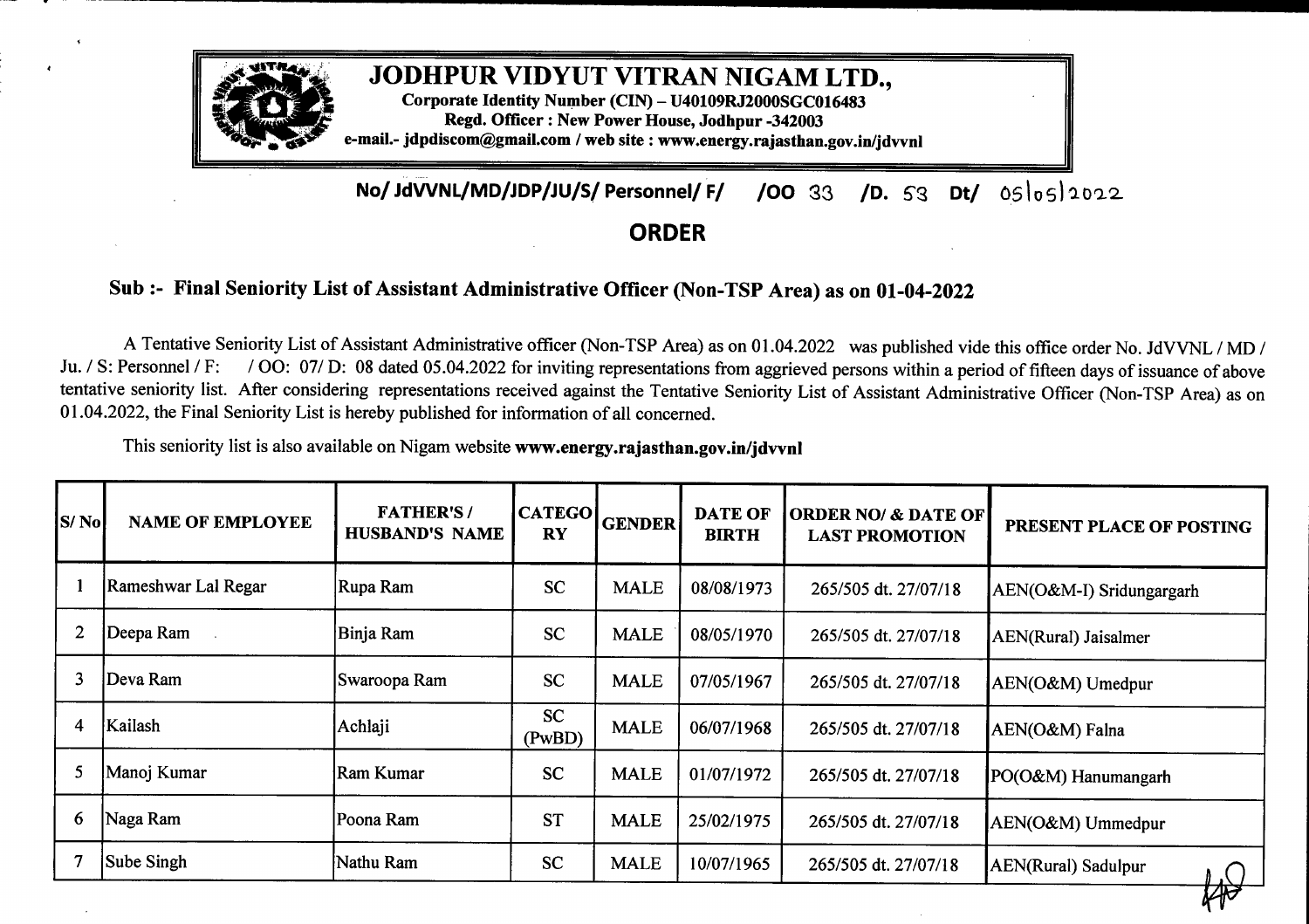| $ S/N_0 $ | <b>NAME OF EMPLOYEE</b> | <b>FATHER'S/</b><br><b>HUSBAND'S NAME</b> | <b>CATEGO</b><br><b>RY</b> | <b>GENDER</b> | <b>DATE OF</b><br><b>BIRTH</b> | <b>ORDER NO/ &amp; DATE OF</b><br><b>LAST PROMOTION</b> | PRESENT PLACE OF POSTING    |
|-----------|-------------------------|-------------------------------------------|----------------------------|---------------|--------------------------------|---------------------------------------------------------|-----------------------------|
| 42        | Manish                  | Jagdish Chandra                           | <b>BC</b>                  | <b>MALE</b>   | 17/04/1987                     | 81/194 dt. 12/03/2020                                   | AEN(CRP-III) Jodhpur        |
| 43        | Raj Kumar Tak           | Joga Ram Tak                              | <b>BC</b>                  | <b>MALE</b>   | 15/03/1990                     | 81/194 dt. 12/03/2020                                   | XEN(DD) Jodhpur             |
| 44        | Tej Prakash             | Durga Ram Choudhary                       | <b>BC</b>                  | <b>MALE</b>   | 16/10/1988                     | 81/194 dt. 12/03/2020                                   | AEN(O&M) Hatundi            |
| 45        | Bhojraj Jangid          | Nangaram Jangid                           | BC                         | <b>MALE</b>   | 28/01/1987                     | 81/194 dt. 12/03/2020                                   | <b>ACOS Barmer</b>          |
| 46        | Sameena Bhati           | Mohammad Iqbal                            | <b>GEN</b>                 | <b>FEMALE</b> | 27/10/1991                     | 81/194 dt. 12/03/2020                                   | <b>ZCE Bikaner</b>          |
| 47        | Meghana Bhati           | <b>Anand Singh Bhati</b>                  | BC                         | <b>FEMALE</b> | 01/05/1989                     | 81/194 dt. 12/03/2020                                   | XEN(M&P-II) Jodhpur         |
| 48        | Jitendra Goyal          | Dana Ram Goyal                            | <b>SC</b>                  | <b>MALE</b>   | 02/11/1981                     | 81/194 dt. 12/03/2020                                   | SE(M&P-ZPC) Bikaner         |
| 49        | Raj Kumar Singh         | Megh Singh                                | <b>GEN</b>                 | <b>MALE</b>   | 01/04/1971                     | 80/193 dt. 12/03/2020                                   | AEN(CSD-B-V) Boranada       |
| 50        | Prabha Prajapat         | Keshav Kumar Prajapat                     | <b>OBC</b>                 | <b>FEMALE</b> | 26/03/1969                     | 80/193 dt. 12/03/2020                                   | AEN(CSD-A-II) Jodhpur       |
| 51        | Man Mohan Singh         | <b>Amar Singh</b>                         | <b>GEN</b>                 | <b>MALE</b>   | 05/07/1963                     | 80/193 dt. 12/03/2020                                   | PO(DC) Bikaner              |
| 52        | Bhiv Raj Sankhla        | Prema Ram                                 | <b>GEN</b>                 | <b>MALE</b>   | 05/05/1972                     | 80/193 dt. 12/03/2020                                   | AEN(CSD-C-IV) Jodhpur       |
| 53        | Manohar Singh Bhati     | Hindu Singh Bhati                         | <b>GEN</b>                 | <b>MALE</b>   | 15/07/1971                     | 80/193 dt. 12/03/2020                                   | AEN(O&M) Balesar            |
| 54        | Shiv Kishore Maru       | Madan Mohan                               | OBC                        | <b>MALE</b>   | 09/11/1966                     | 80/193 dt. 12/03/2020                                   | AEN(O&M) Kolayat            |
| 55        | Rashul Khan             | Sagar Khan                                | <b>GEN</b>                 | <b>MALE</b>   | 06/06/1966                     | 80/193 dt. 12/03/2020                                   | <b>AEN(Rural) Ratangarh</b> |
| 56        | Yogendra Kr.Shrimali    | Chhotu Lal                                | <b>GEN</b>                 | <b>MALE</b>   | 03/08/1973                     | 80/193 dt. 12/03/2020                                   | <b>SE(DC)</b> Bikaner       |
| 57        | Manohar Singh           | <b>Gopal Singh</b>                        | <b>GEN</b>                 | <b>MALE</b>   | 07/05/1969                     | 80/193 dt. 12/03/2020                                   | XEN(Vig/) Pali              |
| 58        | <b>Bhagat Ram</b>       | Arjun Ram                                 | <b>GEN</b>                 | <b>MALE</b>   | 01/07/1971                     | 80/193 dt. 12/03/2020                                   | XEN(DD) Sriganganagar       |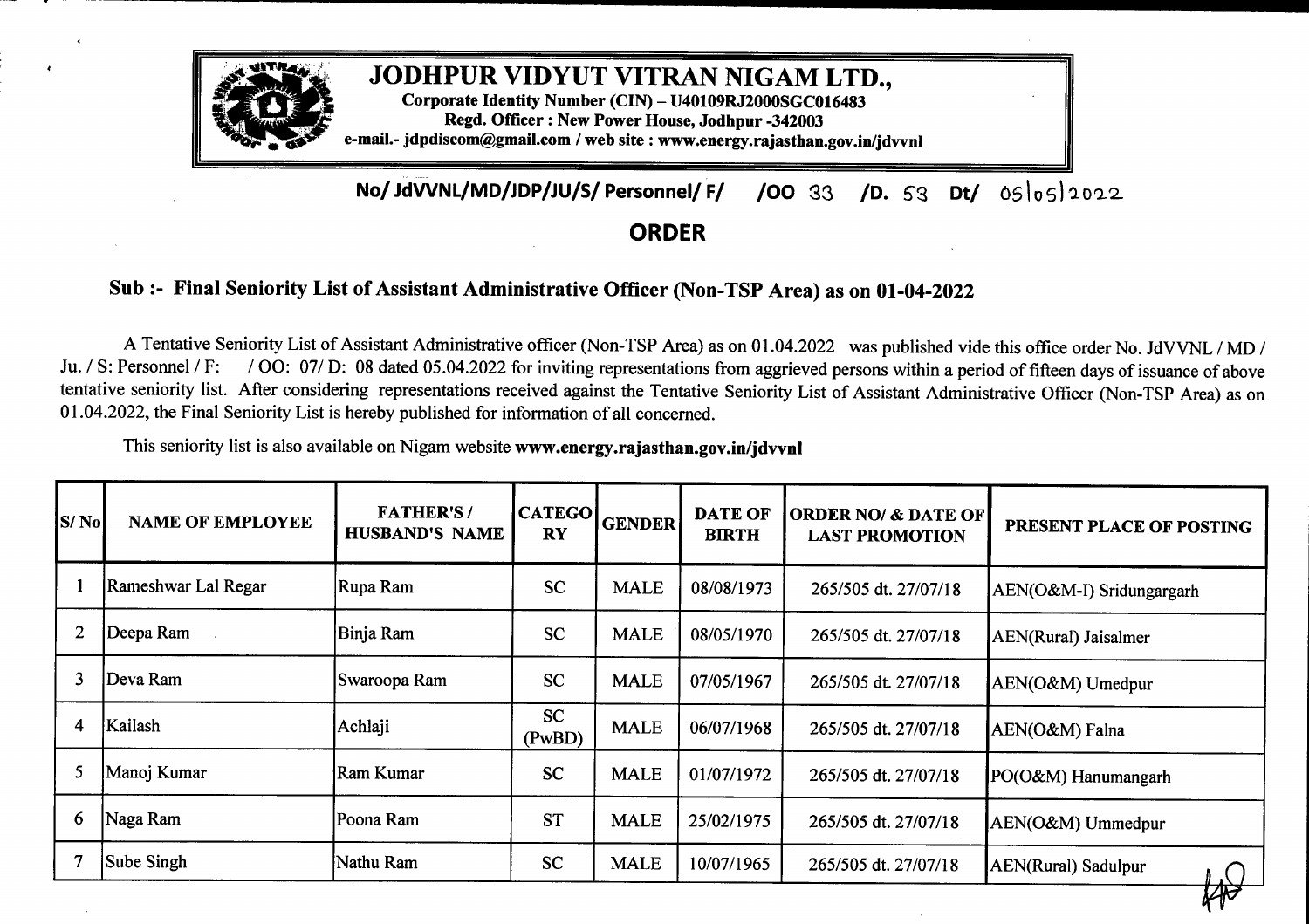| S/No | <b>NAME OF EMPLOYEE</b> | <b>FATHER'S/</b><br><b>HUSBAND'S NAME</b> | <b>CATEGO</b><br><b>RY</b> | <b>GENDER</b> | <b>DATE OF</b><br><b>BIRTH</b> | <b>ORDER NO/ &amp; DATE OF</b><br><b>LAST PROMOTION</b> | PRESENT PLACE OF POSTING    |
|------|-------------------------|-------------------------------------------|----------------------------|---------------|--------------------------------|---------------------------------------------------------|-----------------------------|
| 59   | Suja Ram                | Doongar Ram                               | <b>OBC</b>                 | <b>MALE</b>   | 03/05/1972                     | 80/193 dt. 12/03/2020                                   | XEN(O&M) Balotra            |
| 60   | Satya Prakash Vyas      | <b>Bhagwan Dutt</b>                       | <b>GEN</b>                 | <b>MALE</b>   | 25/09/1964                     | 80/193 dt. 12/03/2020                                   | XEN(DD-I) Bikaner           |
| 61   | Lok Nath                | Dhan Raj Sharma                           | <b>GEN</b>                 | <b>MALE</b>   | 15/05/1966                     | 80/193 dt. 12/03/2020                                   | <b>AEN(Rural)</b> Suratgarh |
| 62   | Anoop Singh             | <b>Bhoor Singh</b>                        | <b>GEN</b>                 | <b>MALE</b>   | 02/01/1974                     | 80/193 dt. 12/03/2020                                   | <b>AEN(Rural) Churu</b>     |
| 63   | Moti Lal                | Ram Chandra ji                            | <b>GEN</b>                 | <b>MALE</b>   | 01/06/1973                     | 80/193 dt. 12/03/2020                                   | SE(O&M) Pali                |
| 64   | <b>Amar Nath</b>        | Tejnath                                   | OBC                        | <b>MALE</b>   | 26/05/1972                     | 80/193 dt. 12/03/2020                                   | XEN(O&M) Bilara             |
| 65   | Shameem Quadri          | Hasan Quadri                              | <b>GEN</b>                 | <b>MALE</b>   | 01/01/1965                     | 80/193 dt. 12/03/2020                                   | XEN(DD-II) Bikaner          |
| 66   | Kana Ram Saini          | Jhaber Mal                                | <b>GEN</b>                 | <b>MALE</b>   | 10/03/1970                     | 80/193 dt. 12/03/2020                                   | AEN(O&M) Churu              |
| 67   | Prakash Chand           | Keshri Mal Suthar                         | <b>OBC</b>                 | <b>MALE</b>   | 07/07/1973                     | 80/193 dt. 12/03/2020                                   | AO(O&M) Pali                |
| 68   | Amrit Lal               | Moda Ram                                  | <b>SC</b><br>(PwBD)        | <b>MALE</b>   | 07/07/1970                     | 39/117 dt. 25/06/2020                                   | AEN (O&M) Desuri            |
| 69   | Chunni Lal              | Prema Ram                                 | <b>SC</b><br>(PwBD)        | <b>MALE</b>   | 12/10/1967                     | 39/117 dt. 25/06/2020                                   | AEN (O&M) Sadri             |
| 70   | Jawari Lal              | Madan Lal                                 | <b>SC</b>                  | <b>MALE</b>   | 01/07/1966                     | 45/128 dt. 07/07/2020                                   | AEN (O&M) Anandpur Kalu     |
| 71   | Mota Ram                | Natha Ram                                 | <b>SC</b><br>(PwBD)        | <b>MALE</b>   | 02/04/1966                     | 45/128 dt. 07/07/2020                                   | AEN (O&M) Nana              |
| 72   | Mangu Dan               | Kav Dan                                   | <b>OBC</b>                 | <b>MALE</b>   | 01/01/1972                     | 39/117 dt. 25/06/2020                                   | AEN (CSD-II) Barmer         |
| 73   | Kushala Ram             | Sagra Ram                                 | OBC                        | <b>MALE</b>   | 02/05/1972                     | 39/117 dt. 25/06/2020                                   | AEN (CSD-II) Barmer         |
| 74   | Bhopa Ram               | Jodha Ram                                 | <b>GEN</b>                 | <b>MALE</b>   | 01/03/1971                     | 39/117 dt. 25/06/2020                                   | AEN (O&M) Sindhari          |
| 75   | Bhagwana Ram            | Chala ji                                  | OBC                        | <b>MALE</b>   | 30/06/1964                     | 39/117 dt. 25/06/2020                                   | AEN (O&M) Bagra             |
| 76   | Rajendra Singh          | <b>Bharat Singh</b>                       | <b>GEN</b>                 | <b>MALE</b>   | 29/07/1965                     | 39/117 dt. 25/06/2020                                   | AEN (O&M) Mathania<br>AAQ   |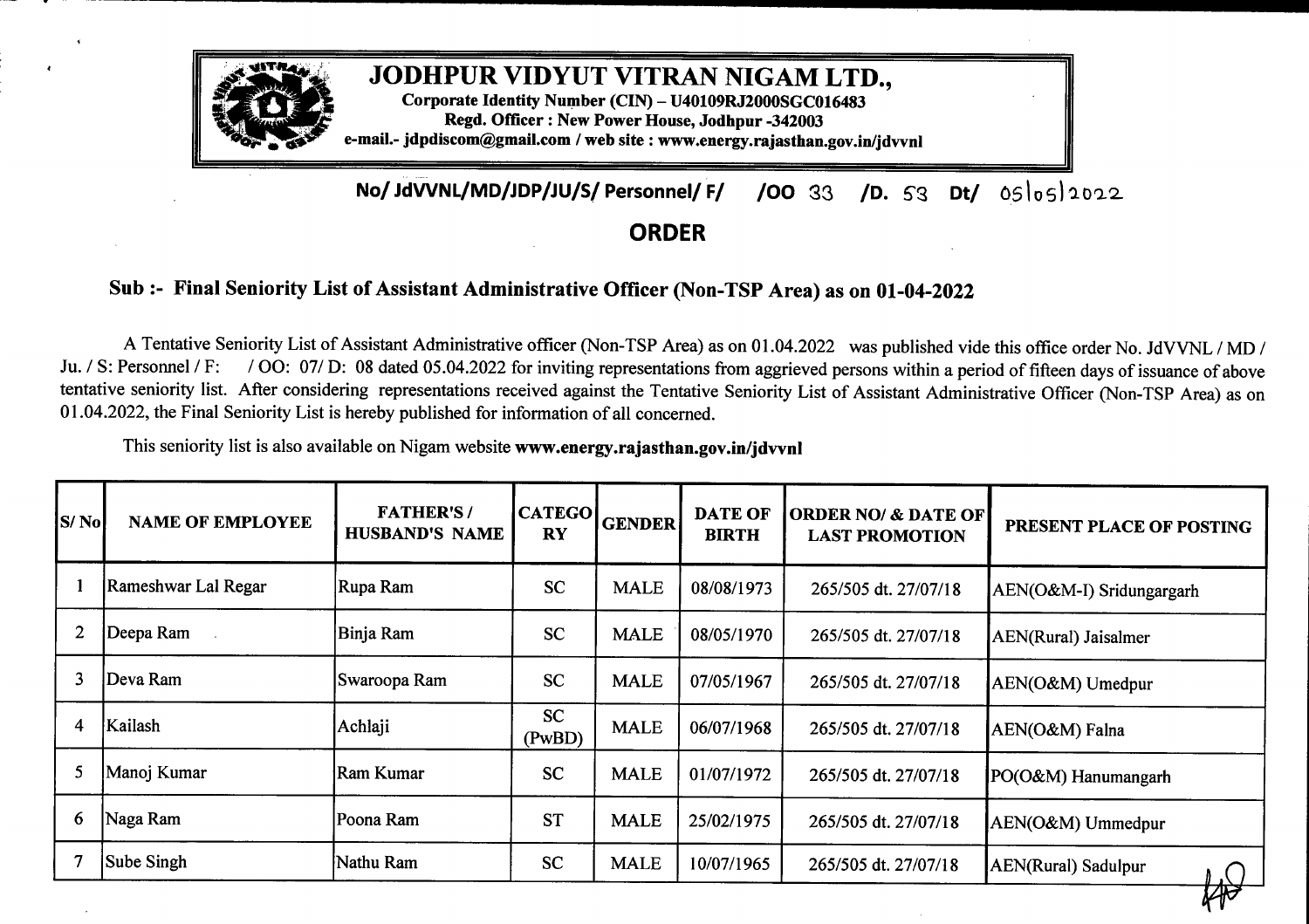| S/No | <b>NAME OF EMPLOYEE</b> | <b>FATHER'S/</b><br><b>HUSBAND'S NAME</b> | <b>CATEGO</b><br><b>RY</b> | <b>GENDER</b> | <b>DATE OF</b><br><b>BIRTH</b> | <b>ORDER NO/ &amp; DATE OF</b><br><b>LAST PROMOTION</b> | PRESENT PLACE OF POSTING      |
|------|-------------------------|-------------------------------------------|----------------------------|---------------|--------------------------------|---------------------------------------------------------|-------------------------------|
| 77   | Sunil Jha               | Babu Lal                                  | <b>GEN</b>                 | <b>MALE</b>   | 31/01/1964                     | 39/117 dt. 25/06/2020                                   | AEN (O&M) Osian               |
| 78   | Sajan Raj               | Dhanna Ram                                | <b>GEN</b><br>(PwBD)       | <b>MALE</b>   | 12/07/1965                     | 39/117 dt. 25/06/2020                                   | AEN (O&M) Sojat City          |
| 79   | Nena ram                | Dhagala Ram                               | <b>GEN</b><br>(PwBD)       | <b>MALE</b>   | 20/11/1971                     | 39/117 dt. 25/06/2020                                   | XEN (O&M) Sojat City          |
| 80   | Sunder Singh            | Vijay Singh                               | <b>GEN</b><br>(PwBD)       | <b>MALE</b>   | 06/08/1967                     | 39/117 dt. 25/06/2020                                   | AEN (O&M) Bali                |
| 81   | Mangi Lal               | Prema Ram                                 | <b>GEN</b><br>(PwBD)       | <b>MALE</b>   | 01/07/1969                     | 39/117 dt. 25/06/2020                                   | AEN (O&M) Bali                |
| 82   | <b>Badar Singh</b>      | Udai Singh                                | <b>GEN</b><br>(PwBD)       | <b>MALE</b>   | 04/07/1965                     | 39/117 dt. 25/06/2020                                   | AEN (O&M) Sojat City          |
| 83   | Raj Kumar               | Vijay Kumarji Biyani                      | <b>GEN</b><br>(PwBD)       | <b>MALE</b>   | 30/06/1969                     | 39/117 dt. 25/06/2020                                   | XEN (O&M) Pali                |
| 84   | Ugama Ram               | Khiva Ram                                 | <b>GEN</b><br>(PwBD)       | <b>MALE</b>   | 06/01/1971                     | 39/117 dt. 25/06/2020                                   | AEN (O&M) Sojat Road          |
| 85   | Pema Ram                | Heera Ram                                 | <b>GEN</b><br>(PwBD)       | <b>MALE</b>   | 01/07/1965                     | 39/117 dt. 25/06/2020                                   | AEN (O&M) Rani                |
| 86   | Rakesh Beri             | Munshi Ram                                | <b>GEN</b>                 | <b>MALE</b>   | 07/07/1971                     | 39/117 dt. 25/06/2020                                   | <b>XEN</b> (CD) Sriganganagar |
| 87   | Mohan Lal               | Bega Ram                                  | <b>OBC</b>                 | <b>MALE</b>   | 15/06/1970                     | 39/117 dt. 25/06/2020                                   | AEN (O&M) Suratgarh           |
| 88   | Deepak Bansal           | Narender Mohan                            | <b>GEN</b>                 | <b>MALE</b>   | 16/03/1970                     | 39/117 dt. 25/06/2020                                   | ACOS, Sriganganagar           |
| 89   | Deepak Gupta            | Sant Lal                                  | <b>GEN</b>                 | <b>MALE</b>   | 15/08/1971                     | 39/117 dt. 25/06/2020                                   | AEN (Rural) Sriganganagar     |
| 90   | <b>Krishan Chand</b>    | Ami Chand                                 | OBC                        | <b>MALE</b>   | 05/01/1973                     | 39/117 dt. 25/06/2020                                   | AEN (O&M) Keshrisinghpur      |
| 91   | Kamla Gehlot            | Badri Narayan                             | <b>GEN</b>                 | <b>FEMALE</b> | 01/09/1974                     | 39/117 dt. 25/06/2020                                   | AEN (CSD-D-IV) Jodhpur        |
| 92   | Mohd.Yusuf              | Habib Ahmed                               | <b>GEN</b>                 | <b>MALE</b>   | 12/02/1974                     | 39/117 dt. 25/06/2020                                   | XEN (O&M) Falna               |
| 93   | Mamta Arya              | Babulal Arya                              | <b>OBC</b><br>(PwBD)       | <b>FEMALE</b> | 17/11/1971                     | 39/117 dt. 25/06/2020                                   | AEN (O&M) Sheoganj            |
|      |                         |                                           |                            |               |                                |                                                         |                               |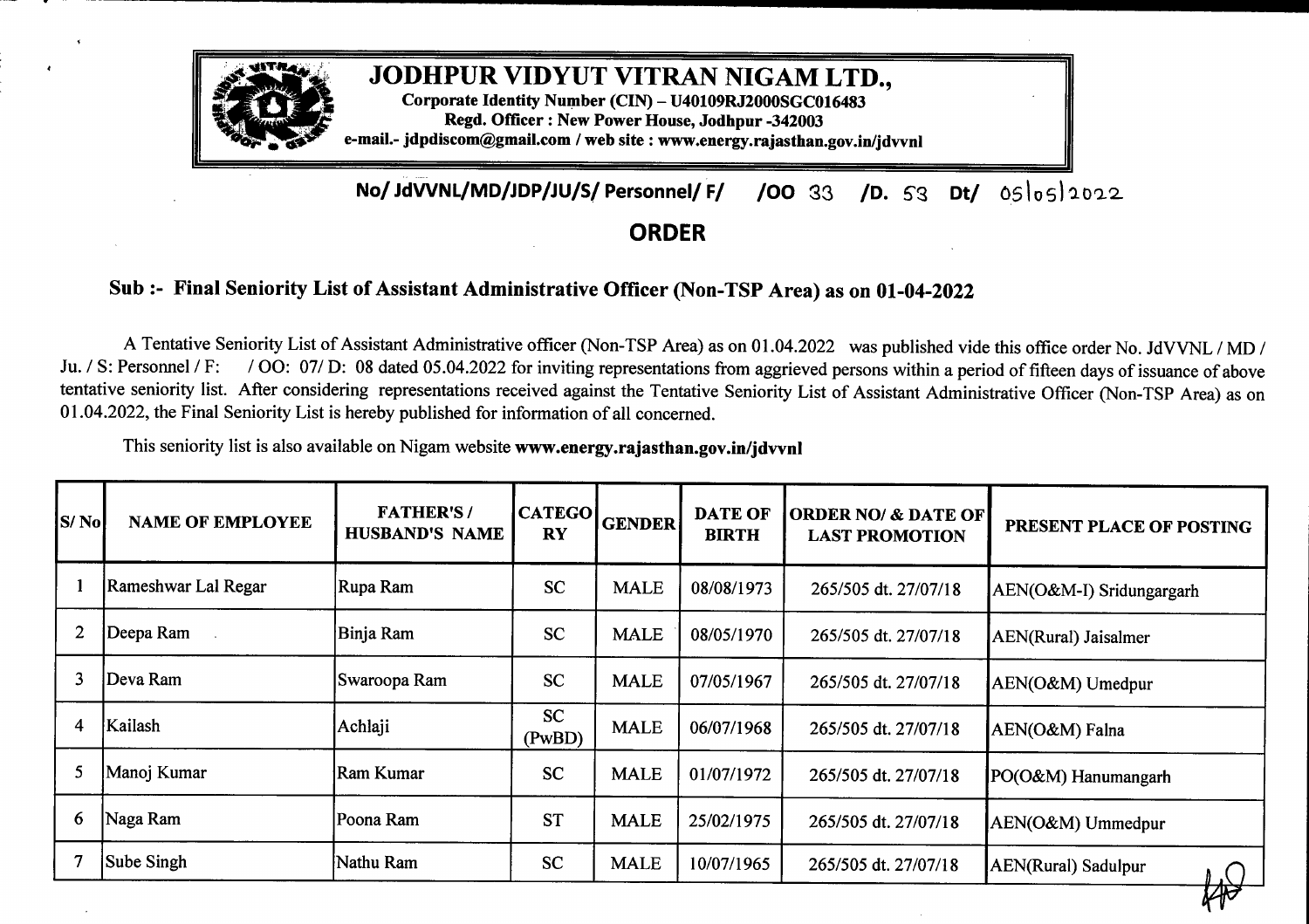| S/No       | <b>NAME OF EMPLOYEE</b> | <b>FATHER'S/</b><br><b>HUSBAND'S NAME</b> | <b>CATEGO</b><br><b>RY</b> | <b>GENDER</b> | <b>DATE OF</b><br><b>BIRTH</b> | <b>ORDER NO/ &amp; DATE OF</b><br><b>LAST PROMOTION</b> | PRESENT PLACE OF POSTING     |
|------------|-------------------------|-------------------------------------------|----------------------------|---------------|--------------------------------|---------------------------------------------------------|------------------------------|
| 94         | Hameer Singh            | Hari Singh                                | <b>GEN</b>                 | <b>MALE</b>   | 08/10/1971                     | 39/117 dt. 25/06/2020                                   | AO (O&M) Hanumangarh         |
| 95         | Anna Ram Punia          | Taru Ram                                  | <b>OBC</b>                 | <b>MALE</b>   | 25/06/1972                     | 39/117 dt. 25/06/2020                                   | <b>AEN</b> (Rural) Ratangarh |
| 96         | <b>Bajrang Lal</b>      | Mal Chand                                 | <b>GEN</b>                 | <b>MALE</b>   | 01/07/1964                     | 39/117 dt. 25/06/2020                                   | AEN (O&M) Bidasar            |
| 97         | Mohd. Akram             | Alimudeen                                 | <b>GEN</b>                 | <b>MALE</b>   | 04/06/1971                     | 39/117 dt. 25/06/2020                                   | SE (O&M) Churu               |
| 98         | Babu Lal                | Roop Chand                                | <b>GEN</b>                 | <b>MALE</b>   | 01/05/1970                     | 39/117 dt. 25/06/2020                                   | PO (O&M) Churu               |
| 99         | Deva Ram                | Lala Ram                                  | <b>OBC</b><br>(PwBD)       | <b>MALE</b>   | 10/03/1970                     | 39/117 dt. 25/06/2020                                   | AEN (O&M) Siwana             |
| 100        | <b>Khet Singh</b>       | Tagtat singh                              | <b>GEN</b>                 | <b>MALE</b>   | 01/03/1968                     | 39/117 dt. 25/06/2020                                   | AEN (O&M) Pokaran            |
| 101        | Mangi Lal               | Tara Chand                                | <b>GEN</b><br>(PwBD)       | <b>MALE</b>   | 06/01/1967                     | 39/117 dt. 25/06/2020                                   | AEN (CSD-I) Barmer           |
| 102        | Narendra Kumar          | Dau Dayal                                 | <b>GEN</b><br>(PwBD)       | <b>MALE</b>   | 01/11/1965                     | 39/117 dt. 25/06/2020                                   | AEN (CSD-I) Barmer           |
| 103        | Vinod Kumar Nain        | <b>Birbal Ram Nain</b>                    | OBC                        | <b>MALE</b>   | 29/06/1969                     | 39/117 dt. 25/06/2020                                   | XEN (O&M) Nohar              |
| 104        | Sajid Ahmed             | <b>Ishtivak Ahmed</b>                     | <b>GEN</b>                 | <b>MALE</b>   | 20/07/1973                     | 39/117 dt. 25/06/2020                                   | XEN (DD-II) Bikaner          |
| 105        | Ahmed Hussain           | Barkat Ali                                | <b>GEN</b>                 | <b>MALE</b>   | 07/07/1974                     | 39/117 dt. 25/06/2020                                   | XEN (C) Jodhpur              |
|            | 106   Bhajan Lal        | <b>Shankar Das</b>                        | <b>GEN</b>                 | <b>MALE</b>   | 05/02/1965                     | 39/117 dt. 25/06/2020                                   | AO (O&M) Jaisalmer           |
|            | 107 Poonam Puri         | Mangal Puri                               | <b>GEN</b><br>(PwBD)       | <b>MALE</b>   | 03/01/1972                     | 39/117 dt. 25/06/2020                                   | AEN (O&M) Padru              |
|            | 108 Ashu Ram Solanki    | Moda Ram Solanki                          | <b>OBC</b>                 | <b>MALE</b>   | 01/08/1968                     | 39/117 dt. 25/06/2020                                   | ZCE (BZ) Bikaner             |
|            | 109   Ram Ratan         | Kurda Ram                                 | <b>OBC</b><br>(PwBD)       | <b>MALE</b>   | 15/01/1972                     | 39/117 dt. 25/06/2020                                   | SE (O&M) Hanumangarh         |
| <b>110</b> | Sarwan Kumar            | Ganpat Lal                                | <b>OBC</b><br>(PwBD)       | <b>MALE</b>   | 13/05/1967                     | 39/117 dt. 25/06/2020                                   | AO (DC) Jodhpur              |
|            |                         |                                           |                            |               |                                |                                                         | لاما∕ ⁄ا                     |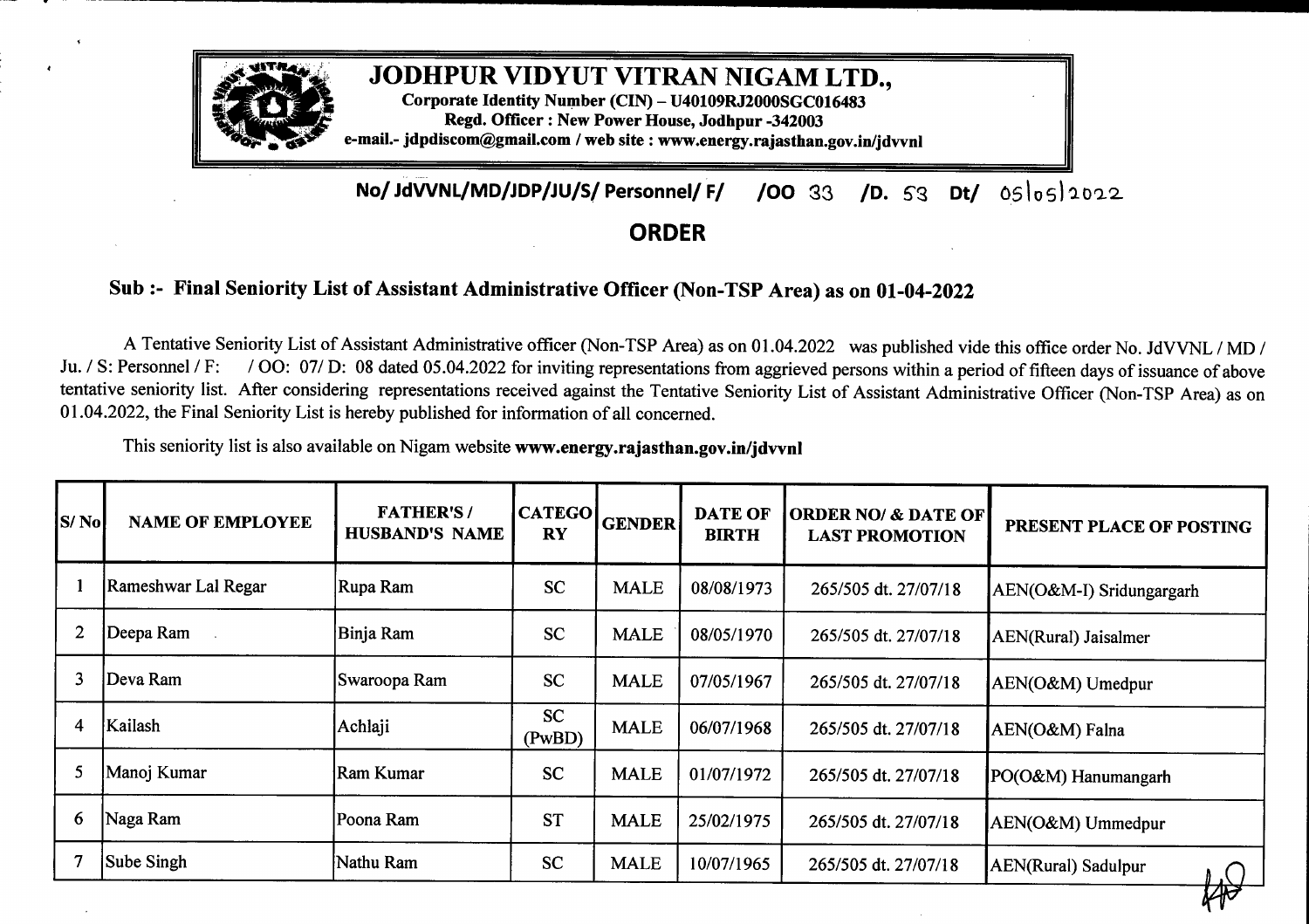| S/No | <b>NAME OF EMPLOYEE</b>    | <b>FATHER'S/</b><br><b>HUSBAND'S NAME</b> | <b>CATEGO</b><br><b>RY</b> | <b>GENDER</b> | <b>DATE OF</b><br><b>BIRTH</b> | <b>ORDER NO/ &amp; DATE OF</b><br><b>LAST PROMOTION</b> | PRESENT PLACE OF POSTING |
|------|----------------------------|-------------------------------------------|----------------------------|---------------|--------------------------------|---------------------------------------------------------|--------------------------|
| 111  | Varda Ram                  | Dharmaji Kumhar                           | <b>OBC</b><br>(PwBD)       | <b>MALE</b>   | 01/04/1967                     | 39/117 dt. 25/06/2020                                   | SE (O&M) Sirohi          |
| 112  | Devi Singh                 | Prabhu Singh                              | <b>GEN</b><br>(PwBD)       | <b>MALE</b>   | 20/06/1963                     | 39/117 dt. 25/06/2020                                   | XEN (O&M) Falna          |
| 113  | Ghanshyam                  | Mangi Lal Agarwal                         | <b>GEN</b>                 | <b>MALE</b>   | 05/07/1968                     | 39/117 dt. 25/06/2020                                   | AEN (O&M) Falna          |
| 114  | <b>Manak Chand</b>         | Jodh Ram                                  | <b>GEN</b><br>(PwBD)       | <b>MALE</b>   | 01/06/1962                     | 39/117 dt. 25/06/2020                                   | AEN (O&M) Sojat Road     |
| 115  | Anop Singh                 | Laxman Singh                              | <b>GEN</b>                 | <b>MALE</b>   | 12/08/1968                     | 39/117 dt. 25/06/2020                                   | AEN (O&M) Sadri          |
| 116  | Narayan Singh              | Sohan Singh                               | <b>GEN</b><br>(PwBD)       | <b>MALE</b>   | 04/01/1964                     | 39/117 dt. 25/06/2020                                   | AEN (O&M) Sumerpur       |
| 117  | Hema Ram                   | Dhagla Ram                                | <b>GEN</b><br>(PwBD)       | <b>MALE</b>   | 27/12/1962                     | 39/117 dt. 25/06/2020                                   | AEN (O&M) Sojat Road     |
| 118  | Naina Ram                  | Manroop                                   | <b>GEN</b><br>(PwBD)       | <b>MALE</b>   | 21/08/1965                     | 39/117 dt. 25/06/2020                                   | AEN (O&M) Bali           |
| 119  | Ram Lal                    | Poona Ram                                 | <b>GEN</b><br>(PwBD)       | <b>MALE</b>   | 25/08/1964                     | 39/117 dt. 25/06/2020                                   | AEN (O&M) Jaitaran       |
| 120  | Dhruv Bhakt                | Roop Raj                                  | <b>GEN</b><br>(PwBD)       | <b>MALE</b>   | 05/09/1970                     | 39/117 dt. 25/06/2020                                   | CAO (B&R) Jodhpur        |
| 121  | Suman Kanwar               | <b>Bhoor Singh</b>                        | <b>GEN</b>                 | <b>FEMALE</b> | 19/09/1991                     | 40/118 dt. 25/06/2020                                   | SE (TW) Jodhpur          |
| 122  | Ravindra Kumar Jeengar     | Jethmal Jeengar                           | <b>SC</b>                  | <b>MALE</b>   | 22/10/1987                     | 46/129 dt. 07/07/2020                                   | AEN(O&M), Sumerpur       |
| 123  | Vijay Kumar                | Kedar Nath                                | <b>GEN</b><br>(PwBD)       | <b>MALE</b>   | 07/07/1981                     | 40/118 dt. 25/06/2020                                   | AEN (O&M), Goluwala      |
|      | 124 Gokul Singh Rajpurohit | <b>Ram Singh Rajpurohit</b>               | <b>GEN</b>                 | <b>MALE</b>   | 12/08/1963                     | 40/118 dt. 25/06/2020                                   | AEN (CSD-A-VI) Jodhpur   |
| 125  | Sarita Kanwer              | Vikram Singh Rathore                      | GEN-W                      | <b>FEMALE</b> | 15/08/1983                     | 40/118 dt. 25/06/2020                                   | XEN (O&M) Churu          |
|      | 126 Chauthu Ram            | Ghisa Ram ji                              | SC<br>(PwBD)               | <b>MALE</b>   | 17/06/1968                     | 41/122 dt. 26/07/2021                                   | PO (O&M) Pali            |
| 127  | Jetha Ram                  | Hansa Ram                                 | OBC<br>(PwBD)              | <b>MALE</b>   | 22/08/1968                     | 41/122 dt. 26/07/2021                                   | AEN (O&M) Desuri<br>KN   |

**Contract** 

 $\bullet$ 

 $\sim$  10  $\pm$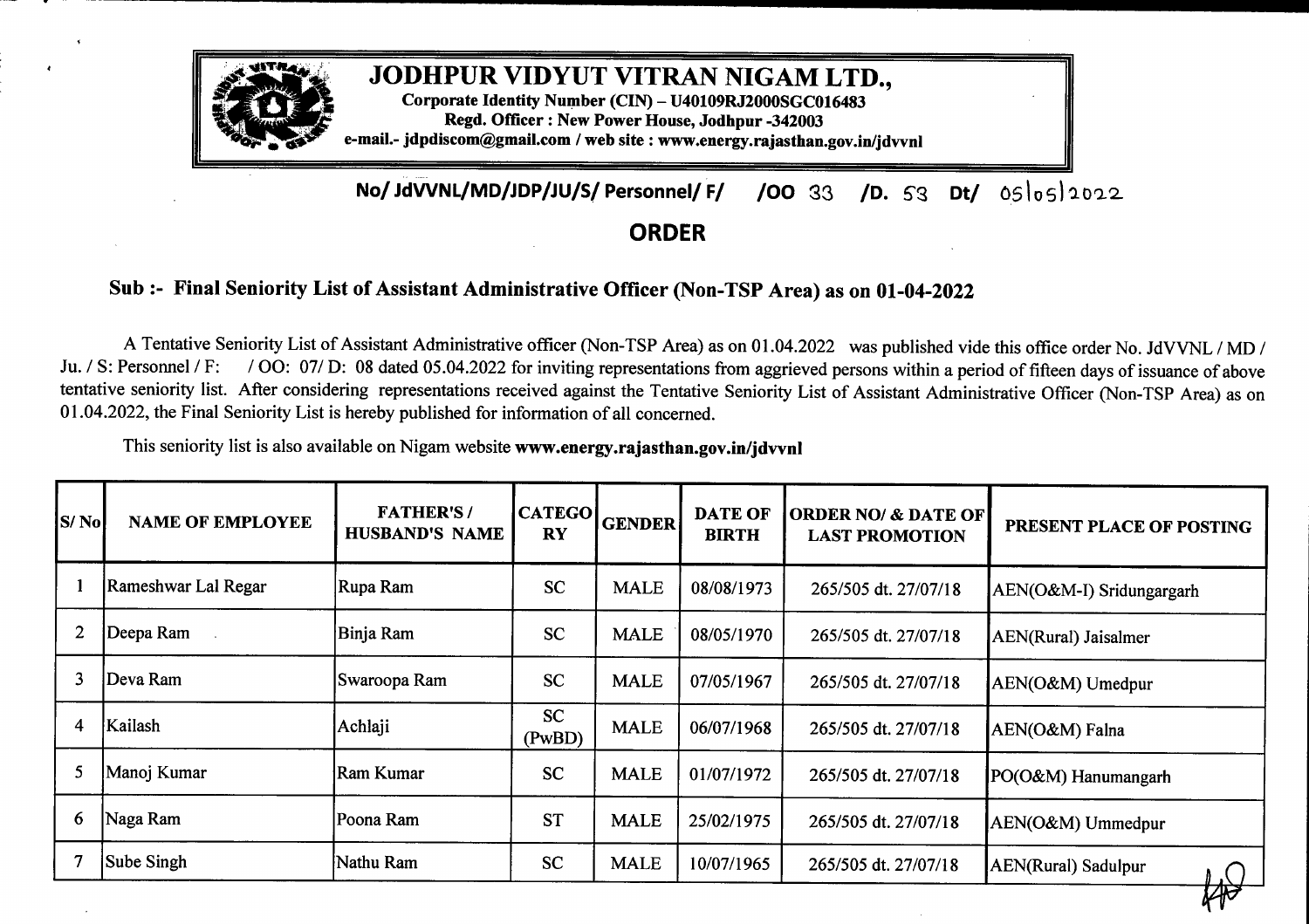| S/No | <b>NAME OF EMPLOYEE</b> | <b>FATHER'S/</b><br><b>HUSBAND'S NAME</b> | <b>CATEGO</b><br><b>RY</b> | <b>GENDER</b> | <b>DATE OF</b><br><b>BIRTH</b> | <b>ORDER NO/ &amp; DATE OF</b><br><b>LAST PROMOTION</b> | PRESENT PLACE OF POSTING |
|------|-------------------------|-------------------------------------------|----------------------------|---------------|--------------------------------|---------------------------------------------------------|--------------------------|
| 128  | Pokar Ram               | Pukha Ram                                 | <b>OBC</b><br>(PwBD)       | <b>MALE</b>   | 26/10/1967                     | 41/122 dt. 26/07/2021                                   | AEN (O&M) Sojat Road     |
| 129  | Harta Ram               | Teja Ram                                  | <b>GEN</b><br>(PwBD)       | <b>MALE</b>   | 12/10/1966                     | 41/122 dt. 26/07/2021                                   | AEN (O&M) Bali           |
| 130  | <b>Amar Singh</b>       | Jalam Singh                               | <b>OBC</b><br>(PwBD)       | <b>MALE</b>   | 09/05/1967                     | 41/122 dt. 26/07/2021                                   | AEN (O&M) Sadri          |
| 131  | Jabar Singh             | <b>Swaroop Singh</b>                      | <b>GEN</b><br>(PwBD)       | <b>MALE</b>   | 15/09/1965                     | 41/122 dt. 26/07/2021                                   | AEN (O&M) Swaroopganj    |
| 132  | Prakash Chand           | Dalpat Ram                                | <b>GEN</b><br>(PwBD)       | <b>MALE</b>   | 15/08/1966                     | 41/122 dt. 26/07/2021                                   | AEN (O&M) Swaroopganj    |
| 133  | Kan Singh               | <b>Jagat Singh</b>                        | <b>GEN</b><br>(PwBD)       | <b>MALE</b>   | 15/02/1966                     | 41/122 dt. 26/07/2021                                   | AEN (O&M) Swaroopganj    |
|      | 134  Devi lal           | Bhanwar Ji                                | <b>GEN</b>                 | <b>MALE</b>   | 10/03/1969                     | 41/122 dt. 26/07/2021                                   | AEN (CSD-II) Pali        |
| 135  | Ganga Singh Deora       | Kesher Singh                              | <b>GEN</b><br>(PwBD)       | <b>MALE</b>   | 16/01/1964                     | 41/122 dt. 26/07/2021                                   | AEN (O&M) Mandar         |
| 136  | <b>Ramesh Kumar</b>     | Jawana Ramji                              | <b>OBC</b><br>(PwBD)       | <b>MALE</b>   | 10/11/1969                     | 41/122 dt. 26/07/2021                                   | AEN (O&M) Takhatgarh     |
| 137  | Dinesh Kumar Purohit    | Munna Lal                                 | <b>GEN</b><br>(PwBD)       | <b>MALE</b>   | 06/06/1968                     | 41/122 dt. 26/07/2021                                   | AEN (O&M) Pindwara       |
| 138  | Vikaram singh Deora     | <b>Takhat Singh</b>                       | <b>GEN</b><br>(PwBD)       | <b>MALE</b>   | 01/05/1972                     | 41/122 dt. 26/07/2021                                   | AEN (O&M) Sheoganj       |
| 139  | Ashwani Kumar           | Magan Lal                                 | <b>OBC</b><br>(PwBD)       | <b>MALE</b>   | 04/06/1967                     | 41/122 dt. 26/07/2021                                   | AEN (O&M) Sheoganj       |
| 140  | Mohan Lal               | Deepaji                                   | <b>OBC</b><br>(PwBD)       | <b>MALE</b>   | 02/02/1965                     | 41/122 dt. 26/07/2021                                   | AEN (O&M) Reodar         |
| 141  | Kailash Soni            | Prem Raj                                  | <b>GEN</b><br>(PwBD)       | <b>MALE</b>   | 05/09/1966                     | 41/122 dt. 26/07/2021                                   | AEN (C-I) SGNR           |
| 142  | <b>Ishwar Singh</b>     | Raju Singh                                | <b>GEN</b>                 | <b>MALE</b>   | 09/09/1976                     | 41/122 dt. 26/07/2021                                   | AEN (O&M) Sedwa          |
| 143  | Ashok Kumar             | <b>Bhoor Chand</b>                        | <b>GEN</b>                 | <b>MALE</b>   | 17/06/1965                     | 41/122 dt. 26/07/2021                                   | AEN (O&M) Chohatan       |
|      |                         |                                           |                            |               |                                |                                                         | ANY                      |

 $\sim$ 

 $\mathcal{A}^{\pm}$